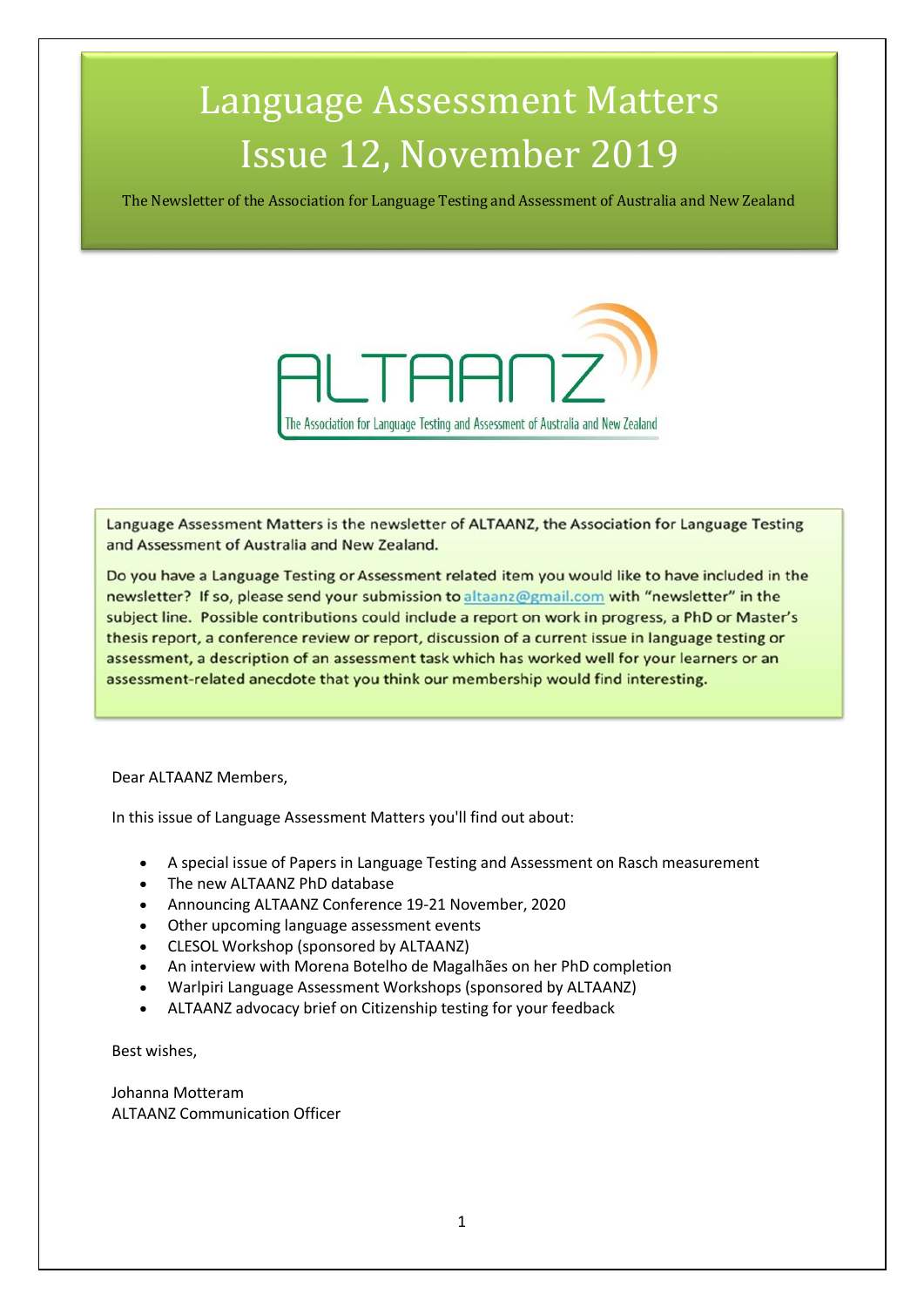#### **Papers in Language Testing and Assessment**

Announcing the forthcoming special issue of *Papers in Language Testing and Assessment*: 'Applying Rasch measurement theory in language assessment', guest-edited by Jason Fan (University of Melbourne), Ute Knoch (University of Melbourne), and Trevor Bond (James Cook University). This special issue will include 5 full-length research papers exploring the application of the Rasch model in language assessment research in different contexts – see table of contents below.

#### PLTA Volume 8, Issue 2, 2019

Editorial

• Application of Rasch measurement theory in language assessment: Using measurement to enhance language assessment research and practices. Fan, Knoch & Bond

Articles

- Examination of CEFR-J spoken interaction tasks using many-facet Rasch measurement and generalizability theory. Koizumi, Kaneko, Setoguchi, In'nami & Naganuma
- An investigation into rater performance with a holistic scale and a binary, analytic scale on an ESL writing placement test. Park & Yan
- Examining test fairness across gender in a computerised reading test: A comparison between the Rasch-based DIF technique and MIMIC. Zhu & Aryadoust
- Evaluating rater judgments on ETIC Advanced writing tasks: An application of generalizability theory and Many-Facets Rasch Model. Wang & Luo

• Fairness in language assessment: What can the Rasch model offer? Fan & Knoch

Book review

• *Fairness, Justice and Language Assessment*, McNamara, Knoch & Fan (2019). Reviewed by Troy Cox

#### Hi there,

We are Diep Tran and Ivy Chen, the current student representatives of ALTAANZ. Recently, we have been working to create the **ALTAANZ PhD abstract database,** which will serve as a repository of information on PhD research undertaken at universities in Australia and New Zealand. This database welcomes abstracts of completed PhD theses which are directly relevant or in some way related to language testing and assessment. This is a project that we embark on in celebration of the ALTAANZ 10-year anniversary in 2020. If you have completed your PhD and would like to share some information about your thesis with a wider community, please contact us at **altaanzstudents@gmail.com**. Your contribution will be much appreciated.

All the best,

Diep & Ivy.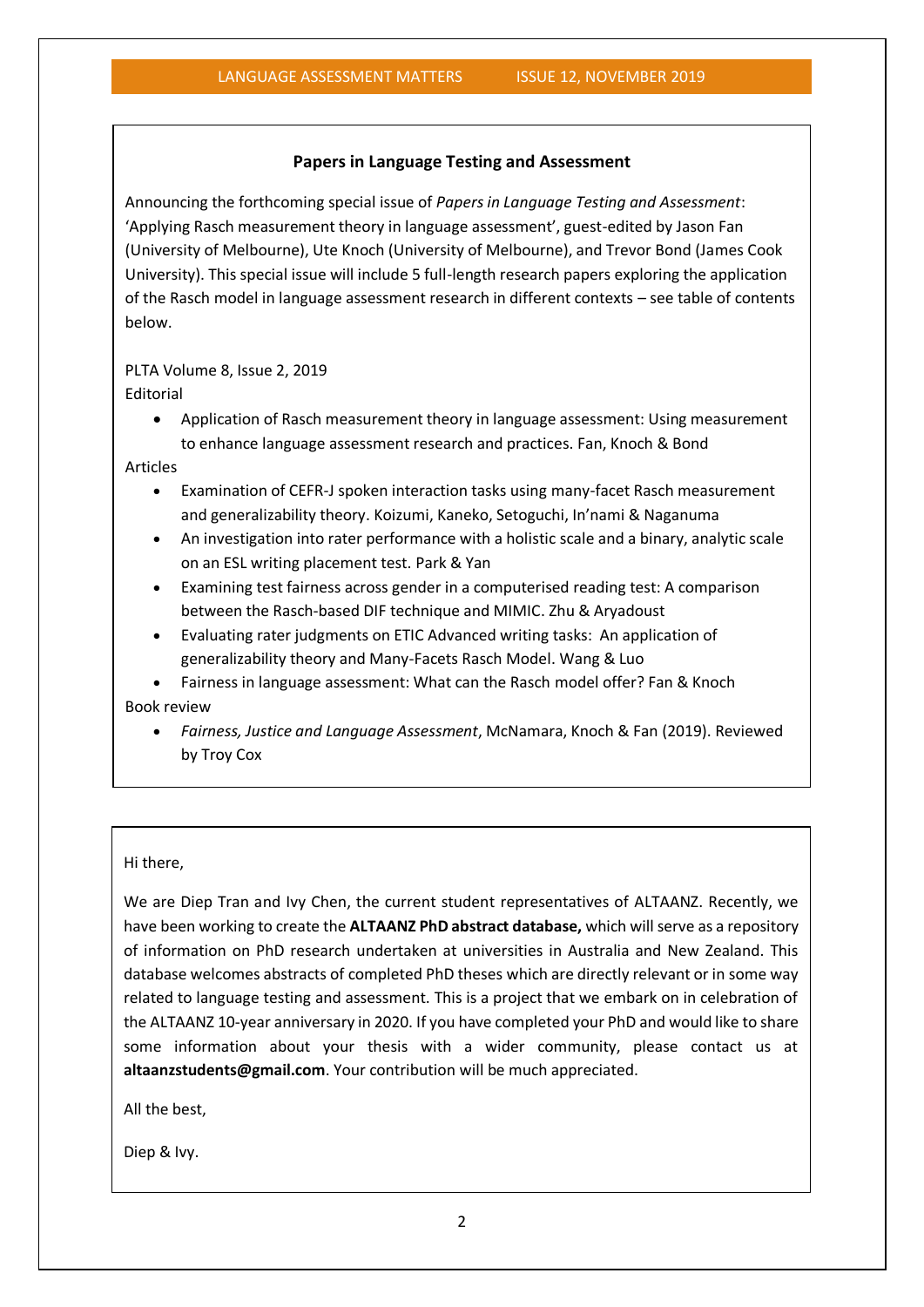

**Save the date – 2020 ALTAANZ conference**

ALTAANZ is excited to announce that the 2020 ALTAANZ conference will be held at the University of Melbourne on Friday the 20<sup>th</sup> and Saturday the 21<sup>st</sup> of November 2020. In addition, half-day workshops will be held on Thursday, November 19<sup>th</sup>.

The theme of the 2020 conference is "Intersections, Crossings and Barriers", highlighting the multiple social roles of language tests and assessments. The focus includes assessment that is primarily and explicitly of language ability, as well as assessments of content areas (e.g. science, numeracy, health care, professional skills) that also involve language and communication skills.

Proposals are encouraged from practitioners and researchers whose assessment practices or research are at the intersection of language and content, or whose assessment work straddles professional, disciplinary, social or linguistic boundaries that arise in workplaces, schools, institutions, organisations and jurisdictions. We welcome papers on any topic related to language testing and assessment, but our theme is especially relevant to:

- Assessment which intersects content areas and language skills, e.g. in Content-Based Instruction or LSP assessment
- Assessment of subject content (e.g. science, history) through second languages
- Multilingual assessment and assessment in multilingual contexts
- Classroom-based assessment
- Interactions between large-scale standardized assessments/frameworks and classroom practices
- Assessments and tests with multiple uses
- The intersection between learning and assessment
- Collaborations across stakeholder groups

ALTAANZ 2020 will be held just prior to the conference of the Applied Linguistics Association of Australia, to be held at RMIT University in Melbourne from 22-25 November 2020, which offers a great opportunity for delegates to attend both conferences.

#### **Plenary speakers:**

Suresh Canagarajah Susy Macqueen Further plenary speakers will be announced once confirmed

More information will be available on the website of the Association [\(www.altaanz.org\)](http://www.altaanz.org/) soon.

We're very much looking forward to seeing you in Melbourne in November 2020!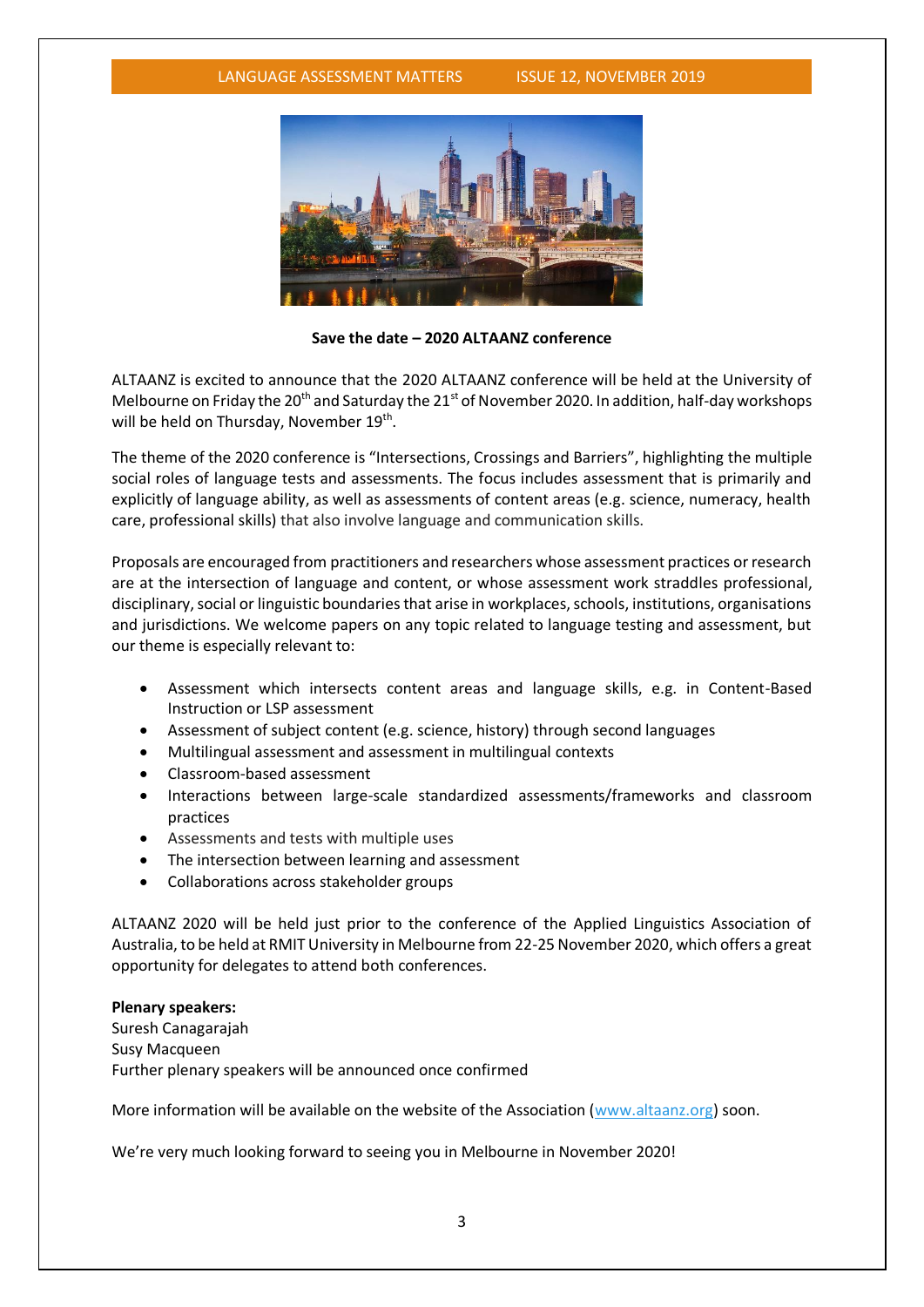### **Forward Planner: Upcoming Language Assessment Events**

**(please contact us at altaanz@gmail.com to add your event)**

New Directions 8-9 December 2019, Yokohama, Japan <https://www.britishcouncil.jp/en/new-directions>

ALTE's 7th International Conference 22 - 24 Apr 2020, Madrid, Spain <https://www.alte.org/Madrid-2020>

> EALTA: 1-7 June 2020, Budapest, Hungary <http://www.ealta.eu.org/>

> LTRC 2020, 9-13 June Hammamet, Tunisia <https://www.iltaonline.com/page/LTRC2020>

The 12th Annual Conference of the International Test Commission: July 14-17, 2020, Luxembourg <https://www.intestcom.org/page/26>

> AILA Congress: August 9-14, 2020, The Netherlands, https://www.aila2020.nl/

### **ALTAANZ 2020, Melbourne, 19-21 November**

<http://www.altaanz.org/altaanz-melbourne-2020.html>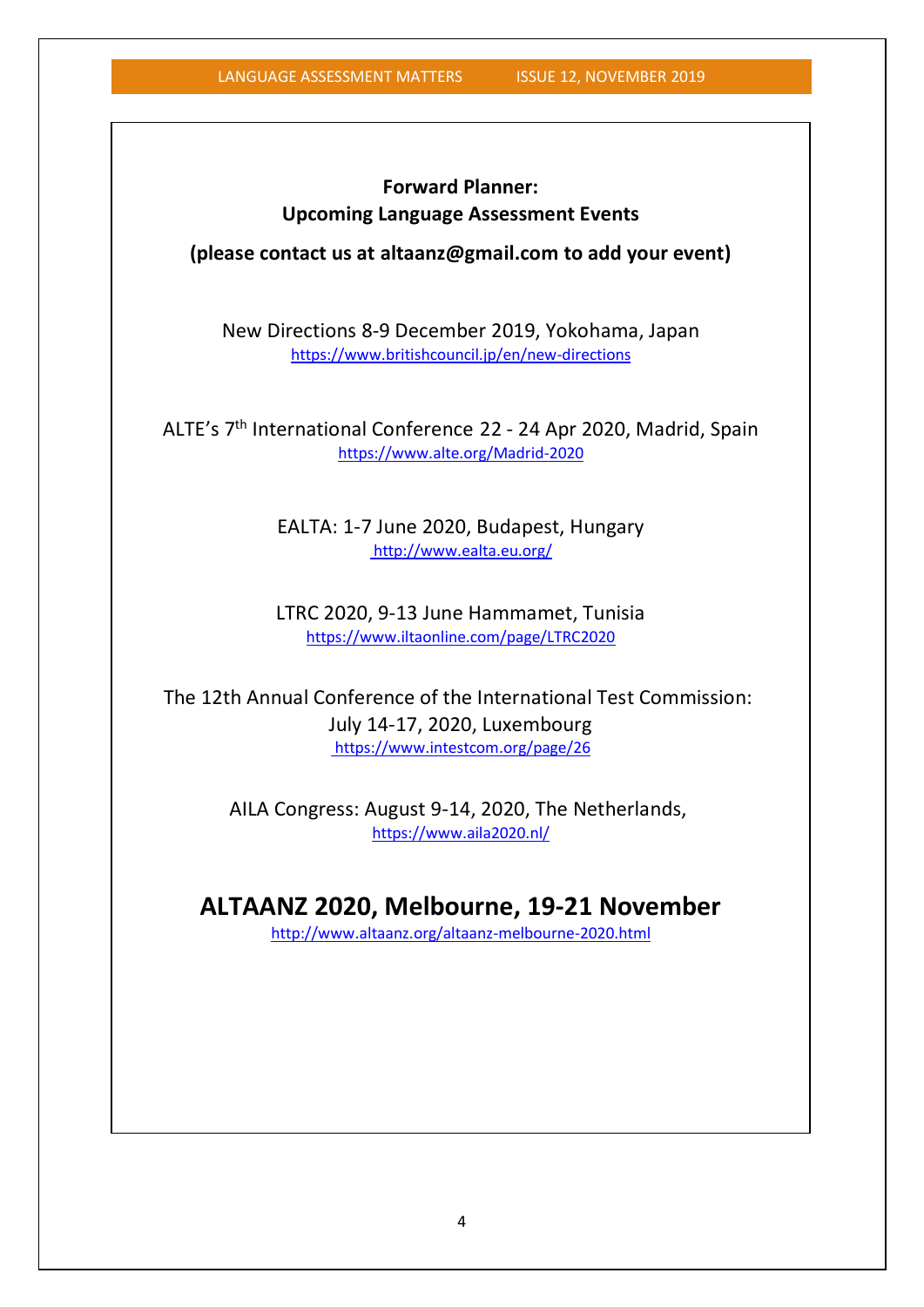## **ALTAANZ sponsorship: Building Better Outcomes for Teachers – TESOLANZ & ALTAANZ**



*Daryl Streat – President (TESOLANZ)*

On July 13<sup>th</sup>, 2019, ALTAANZ supported TESOLANZ in holding a one-day symposium at Wintec, Hamilton. The purpose of which was to bridge research and practice in the areas of assessment and EAP.

In October 2018, TESOLANZ surveyed its entire membership. This was largely part of an effort to better understand the demographics of the TESOL sector, as well as to more accurately diagnose teacher needs and challenges. The results of this survey identified assessment and professional development as major concerns amongst TESOL practitioners across all sectors.



As result, TESOLANZ made commitment to address assessment fluency and literacy by providing a symposium within 6 months of the results being finalised. The title of the symposium was "Building the Knowledge Base: Connecting Research to Practice in Assessment and EAP."

TESOLANZ had other priorities in planning this symposium, one of which was collaborate with another body with similar interests. As such, it was fortunate that ALTAANZ's sponsorship of relevant workshops/events was brought to our attention. TESOLANZ submitted an application for support and was pleased that this was accepted, enabling collaboration between the two organizations.

In initial planning, the organising committee foresaw a small, focused one-day symposium of approximately 60 delegates. However, after the call for papers went live, and registrations opened, it quickly became clear that we would be delivering a far bigger event than initially planned. This presented logistical challenges, however with the support of partners like ALTAANZ, we were ultimately able to deliver an event for approximately 170 delegates, consisting of 2 keynote speakers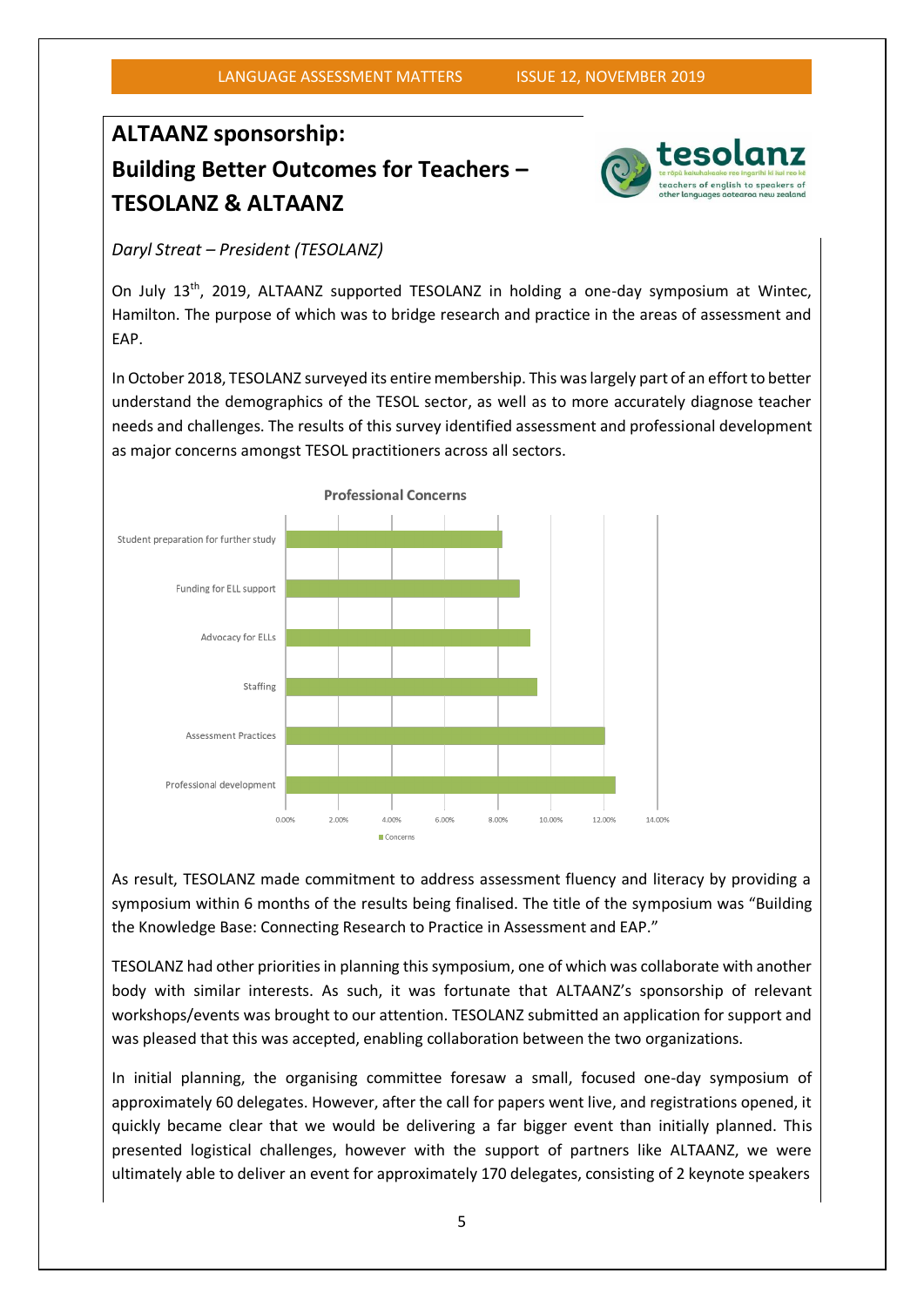(Rosemary Wette, University of Auckland and Aek Phakiti, University of Sydney), 5 workshops, and 22 concurrent sessions. The symposium also featured opening remarks from Rosemary Erlam (as ALTAANZ President) and myself (as TESOLANZ President). The event also attracted sponsorship from assessment organizations such as IELTS/IDP and Pearson PTE. In addition, the event resulted in additional memberships for both organizations.

Given the proposed changes to NCEA, as well as Review of Standard, TEOSLANZ believes that a focus on assessment will continue to be critical for teachers of English to speakers of other languages. As an association we are investigating additional workshops, online support sessions, and an assessment stream at our flagship conference CLESOL 2020. It is our sincere hope that, as we move towards better outcomes for teachers, we can continue to work alongside ALTAANZ to meet the needs of practitioners.

#### **PhD Completion Celebration: Interview with Morena**

Morena Botelho de Magalhães manages DELNA, the University of Auckland's Diagnostic English Language Needs Assessment programme. Her thesis is about the language learning experiences of EAL doctoral candidates in their first PhD year. Morena grew up in Brazil but Aotearoa-New Zealand is her present home.



Full name: Morena Dias Botelho de Magalhães

Thesis title: Narratives of Language Learning and Identity in First-Year EAL Doctoral Candidates' Trajectories

Supervisors: Professor John Read & Professor Gary Barkhuizen

Institution: The University of Auckland

Year of completion: 2019

| Diep:   | Hi Morena! Years of hard work and dedication have finally paid off. Congratulations     |
|---------|-----------------------------------------------------------------------------------------|
|         | on your PhD! If you are to describe the entire journey with only three words, what      |
|         | would they be?                                                                          |
| Morena: | Challenging, draining but rewarding. $\odot$                                            |
| Diep:   | I'm really curious about your thesis. Could you please tell me a bit about it?          |
| Morena: | In my thesis I looked at the learning experiences of ten EAL doctoral candidates in the |
|         | early stages of their PhD. Through narrative inquiry, I investigated my participants'   |
|         | language learning and identity experiences by examining their engagement with           |
|         | literacy activities and connections between their academic literacy development and     |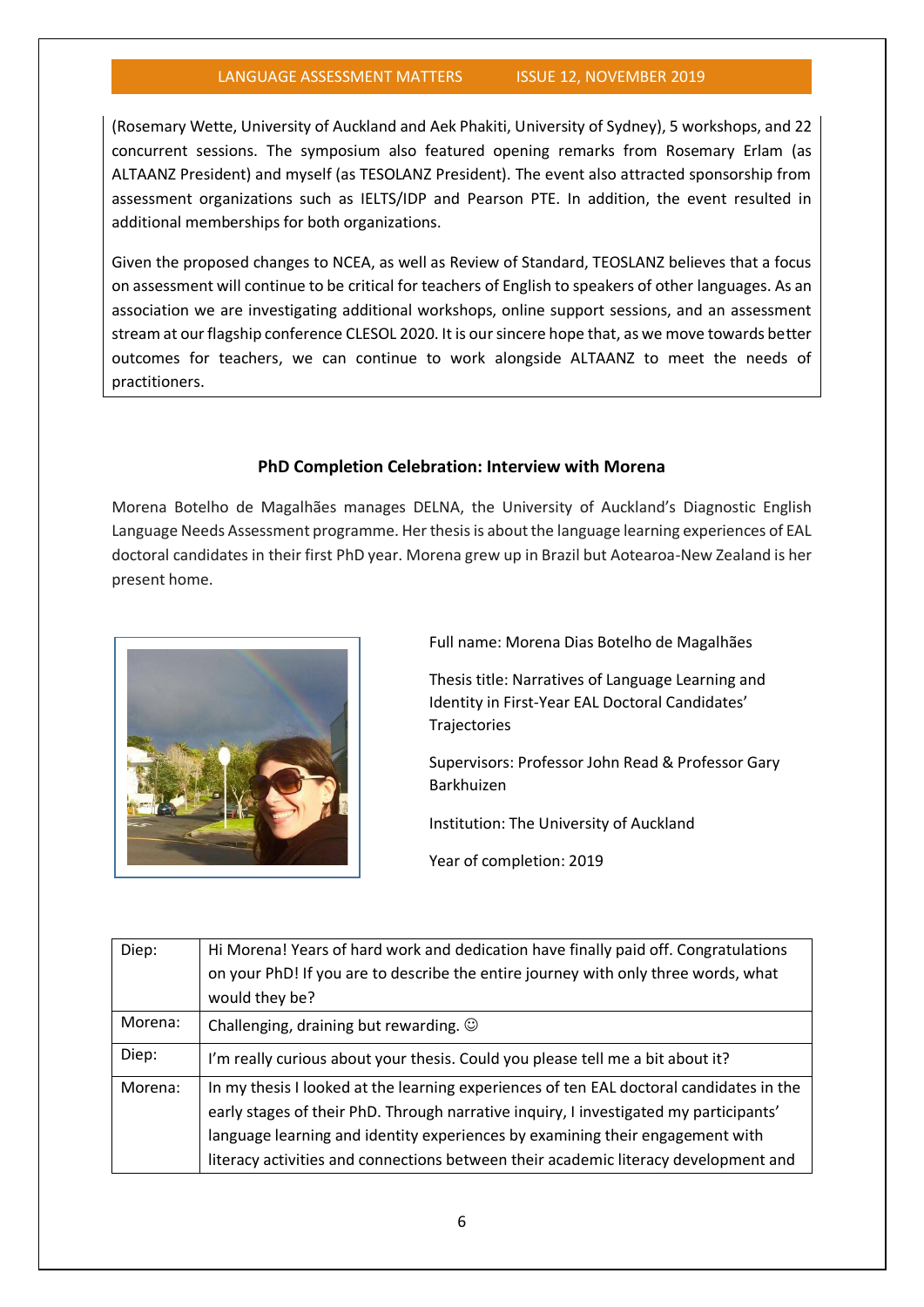|         | participation in academic practices and academic communities. I then contextualised      |
|---------|------------------------------------------------------------------------------------------|
|         | my findings within three story levels, from the personal sphere to the current           |
|         | doctoral education ideologies. I also suggested implications for early institutional     |
|         | support of EAL candidates' literacy and scholarly development.                           |
| Diep:   | Well, that's a really interesting research area and as an international student studying |
|         | at an English-medium university, I can totally relate. What sparked your interest in     |
|         | that particular topic?                                                                   |
| Morena: | English is not my first language, and my own experiences of learning English, of         |
|         | teaching English, and of working at DELNA led me to my doctoral research. At the         |
|         | University of Auckland, all doctoral candidates are required to complete DELNA and,      |
|         | based on their performance in the assessment, they may be asked to complete a            |
|         | language enrichment programme. This was my participants' case and I wanted to find       |
|         | out from them how being required to work on their English language skills impacted       |
|         | on their identities as novice academics.                                                 |
| Diep:   | What would you say is the biggest lesson you learnt during your PhD?                     |
| Morena: | I've had a small note from a fortune cookie blutacked to my laptop screen for a few      |
|         | years now. It reads: "if you endure, you will be rewarded". I guess this is the biggest  |
|         | lesson I've learned in my PhD journey. At times I felt I was never going to be able to   |
|         | finish my thesis, but that little reminder kept me going. Persistence and endurance -    |
|         | for me, that is what my PhD was about.                                                   |
| Diep:   | What did you do to achieve work-life balance as a PhD student?                           |
| Morena: | I worked throughout my PhD so work was work, and then there was PhD work. There          |
|         | were also some hard times with family illnesses and losses. But lucky for me, my         |
|         | partner loves having a good time and so do I, so we had holidays and many                |
|         | unwinding moments. I guess seeing the PhD as only one aspect of my life helped - it      |
|         | was important, but not my number 1 priority all the time. Oh! And New Zealand wine       |
|         | helped as well. $\odot$                                                                  |
| Diep:   | It's good to know that you were able to enjoy your non-PhD life while working on         |
|         | your thesis. Thank you very much for sharing your story which I believe will inspire     |
|         | many other PhD students. It's now time to celebrate. Congratulations and all the best    |
|         | for your future career!                                                                  |
| Morena: | Thanks, Diep! Soon it will be time to celebrate your success as well!                    |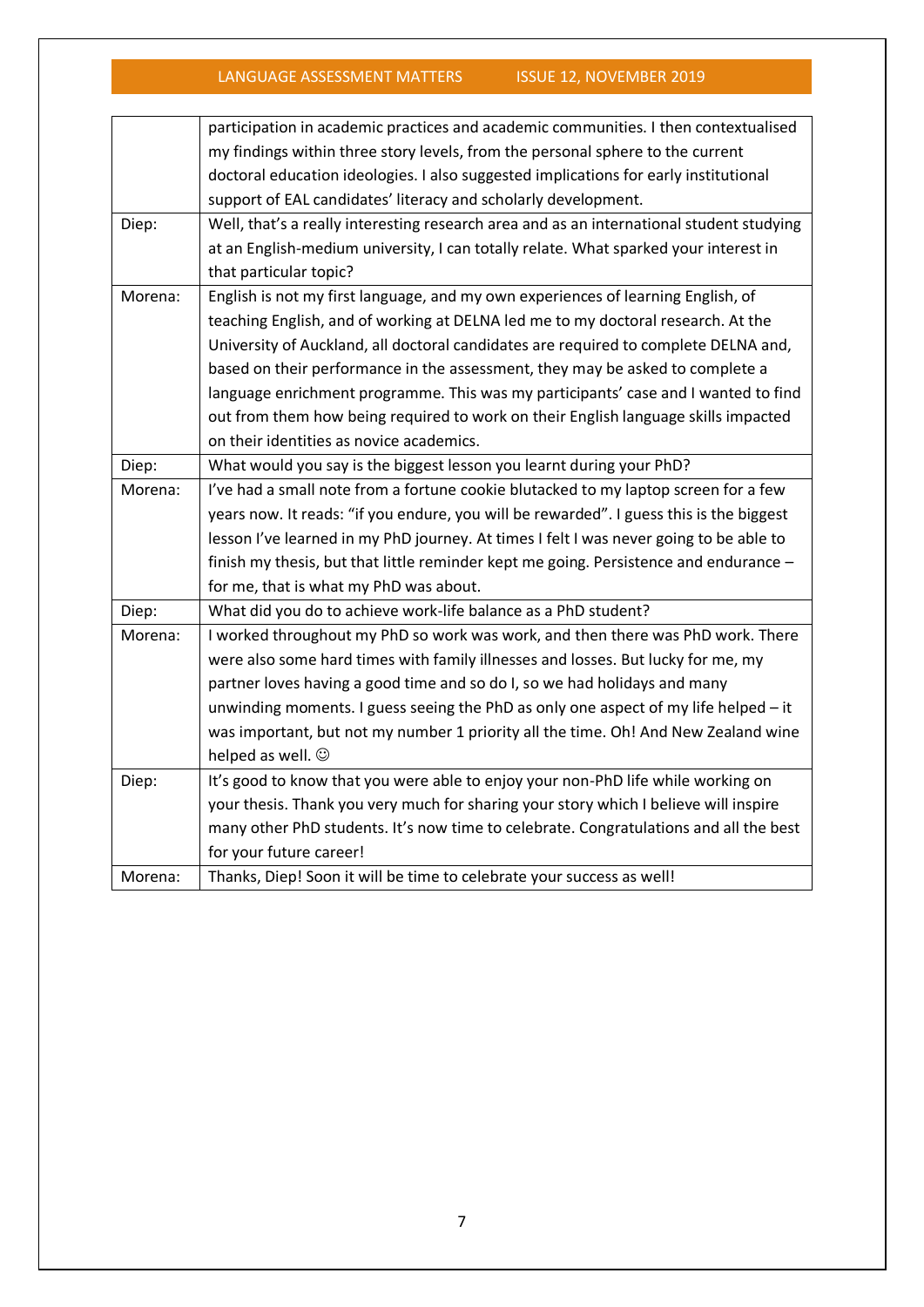#### **ALTAANZ Sponsorship: Warlpiri Language Assessment Workshops**

*Emma Browne received one of two ALTAANZ Grants for Educational Activities. Her report on the workshops is below*. *Emma has recently published an article on Warlpiri speaking children's perspectives of their own multilingual repertoires which she investigated through language self-portraits and language network maps drawn by the children. "*Multimodal tools for exploring communicative practices among multilingual students in remote central Australia" *published in* Babel 54(1-2):28-33 *and at* <https://www.afmlta.asn.au/documents/item/191>

In April 2019, Australian National University (ANU) PhD candidate, Emma Browne received ALTAANZ funding to collaborate with Warlpiri educators Fiona Napaljarri Gibson, Nancy Nungarrayi Collins and Ormay Nangala Gallagher; Senior Language Resource Officer, Gretel Macdonald and Senior teacher, Michele Forbes to deliver two workshops on assessment of Warlpiri language as part of Yuendumu School's Bilingual Program.

Yuendumu is a remote Aboriginal community in the Tanami desert, 300km from the regional town of Alice Springs. It is one of four Warlpiri communities and one of the larger communities in the Central Desert region, with a transient population of roughly 1000. Warlpiri is the dominant community vernacular, English is learned as a second language and other Aboriginal languages are also spoken by some community members.

Warlpiri educators have long advocated for a culturally and linguistically relevant curriculum at Yuendumu School. Since the 1970s the Bilingual Resource Development Unit has supported the development of Warlpiri literacy and teaching materials and the Warlpiri Triangle educators network has facilitated curriculum development and regular professional development meetings across Warlpiri communities. Despite the majority language situation and strong community support for the bilingual program, there is ongoing contestation around its delivery and it has had a chequered history of implementation.

Yuendumu School currently offers a bilingual with bi-literacy program from early years to senior classes. Teaching follows mainstream curriculum standards, assessment and reporting (including national standardised testing) with English-medium instruction supported by Warlpiri-speaking assistant staff in most classrooms. The Warlpiri-speaking educators are responsible for delivery of the Warlpiri program, which is guided by a Warlpiri Theme Cycle, a curriculum document for teaching Warlpiri language and culture, and generic national and state frameworks developed for Indigenous languages. A priority for the 2019 school year is to develop shared assessment practices and data collection to inform the bilingual program. A particular focus has been on Warlpiri language assessment and whole staff workshops guided by Warlpiri educators are an important means for determining culturally, linguistically and educationally appropriate practices.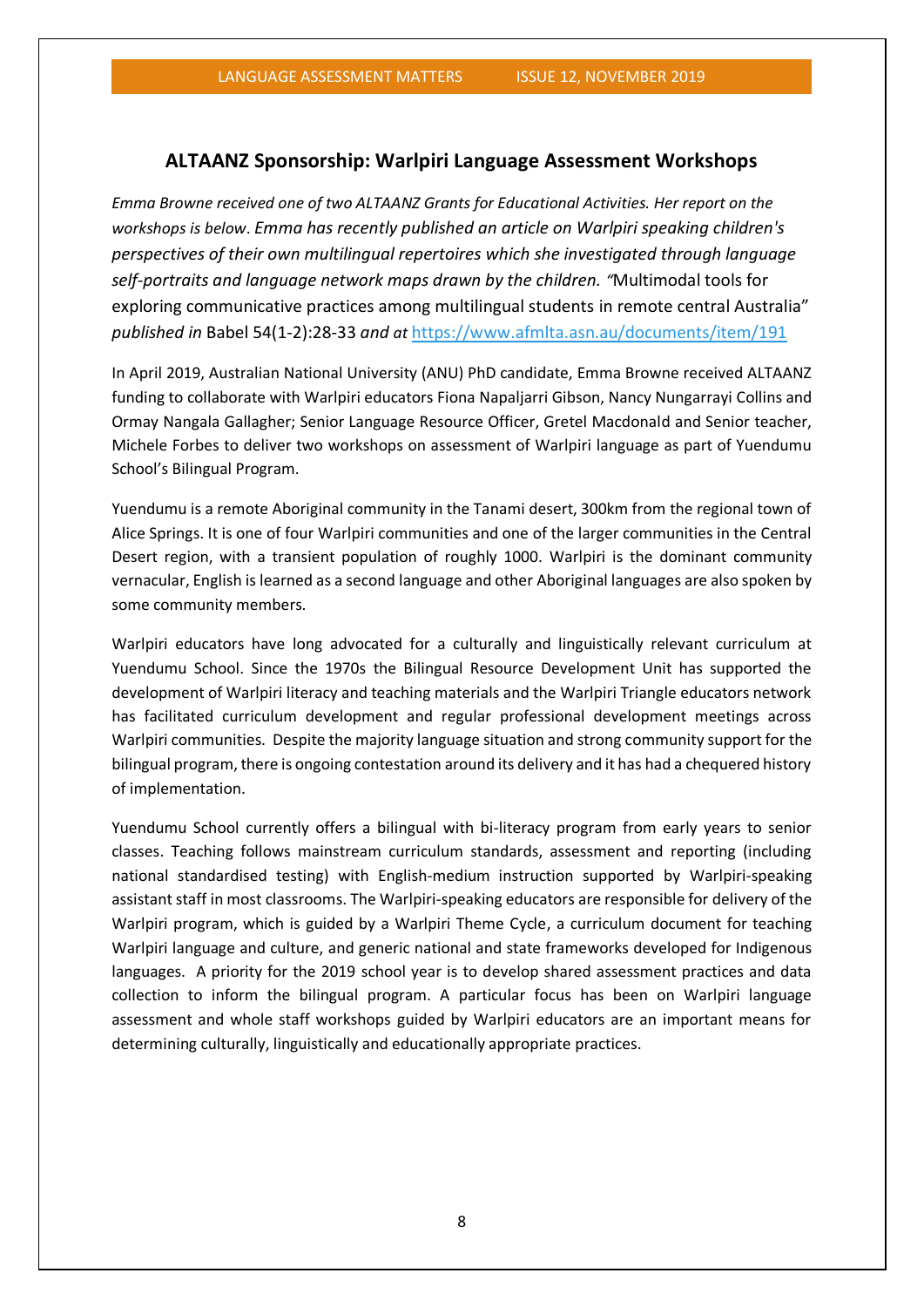

*Emma introducing the learning progression document for the theme*

On the afternoon of Wednesday 22<sup>nd</sup> May, a Learning Together was held with 22 school staff and community members. The aims for session were to:

- model use of Learning Intentions, Success criteria for Warlpiri instruction
- explore the process of collecting evidence, analysing student progress, recording results and reporting on achievement
- support teams to practice using checklist tools
- support teams to practice analysing student progress using learning progression initiated by Fiona Napaljarri Gibson and Emma Browne
- reflect on learning and next steps in teams/cohorts/ as a school

Nancy Collins familiarised teaching teams with a variety of literacy activities linked to the Warlpiri Theme Cycle. Ormay Gallagher shared the work she and Emma had done on differentiating learning of Warlpiri theme-related vocabulary for cohorts from Early Years to Senior classes.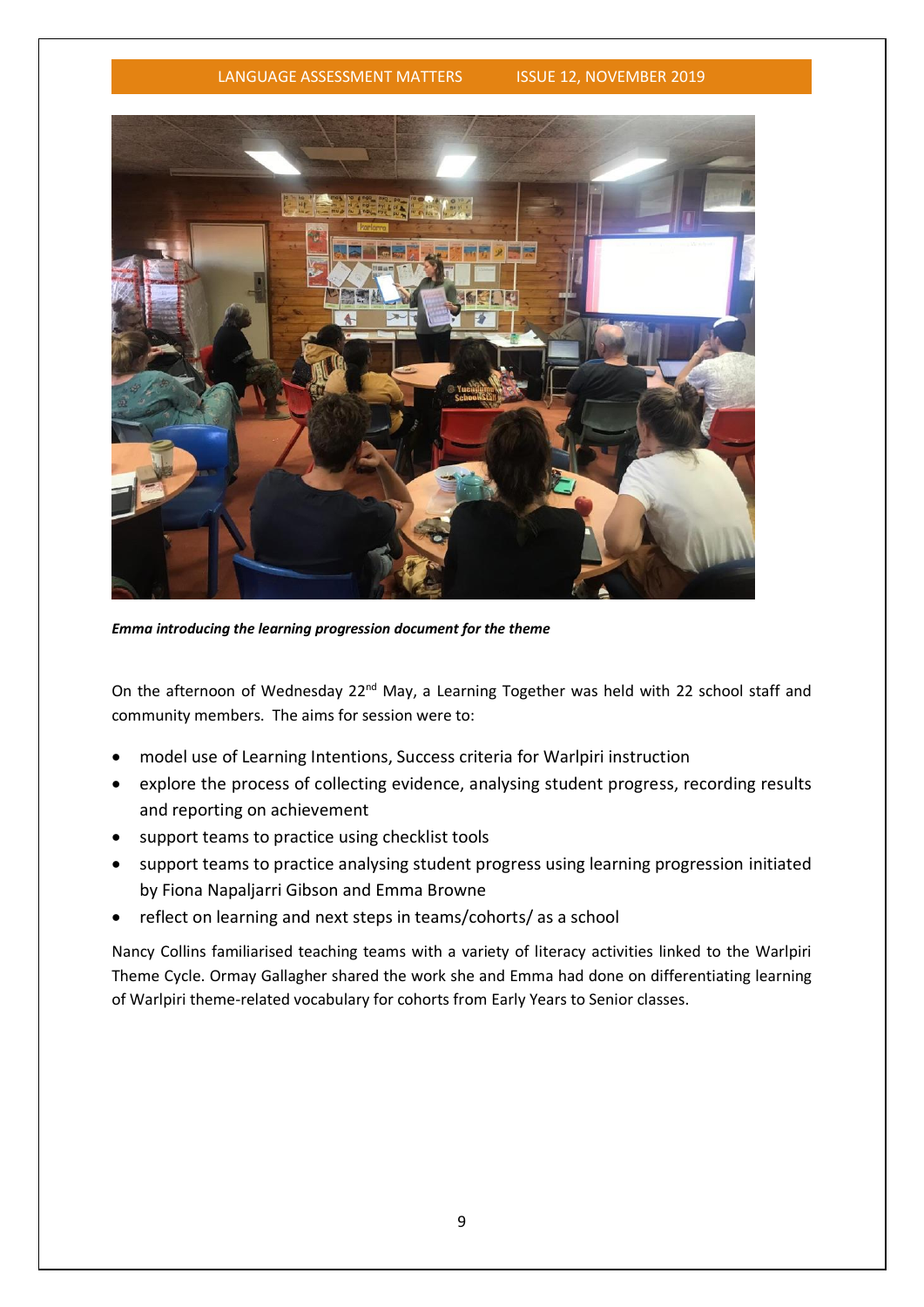

*Warlpiri teacher Nancy Collins demonstrating a syllable making activity with teacher colleagues* 



*Warlpiri teacher, Nancy Collins describing the Warlpiri resources related to the theme for term 2, 2019*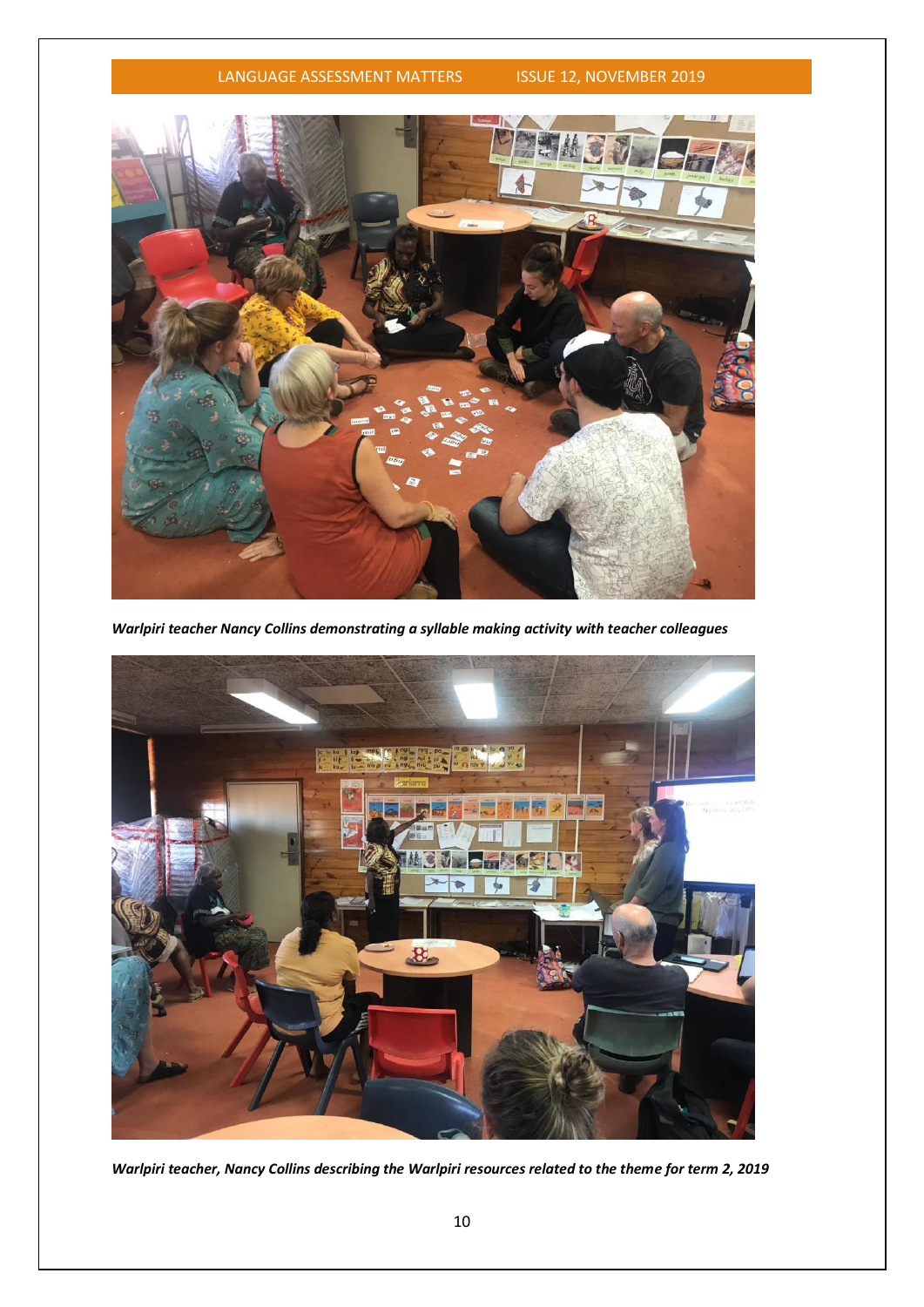Then teams worked together on a Learning Progression for Warlpiri literacy related to the theme cycle. This activity stimulated animated discussion around demonstrating skills, assessment and reporting practices.



On Wednesday June 5<sup>th</sup>, as part of the Warlpiri Triangle Annual Workshop for Warlpiri Educators, Emma shared some of the data she had collected in Warlpiri classes as part of her PhD project and reflected on the differences between written and spoken language. Ormay and Gretel revisited the Learning Progression with 27 educators, introducing the tool to teaching teams from three other Warlpiri schools, Nyirrpi, Willowra and Lajamanu. They linked this to a checklist of assessment tasks, allowing teaching teams to become more familiar with the documents and assessment processes.

Overall the workshops were a fantastic opportunity for school staff and community to come together to develop a shared set of practices around assessment in and of Warlpiri language. One teacher reflected "*its really valuable to have time to learn together*" and another said, "*As teaching teams, we don't get a lot of time to sit down together to have these conversations. It's really good to work together and to be on the same page. We're excited to continue to develop these practices as a team and as a school*". A final goal of the workshops is for teaching teams across all cohorts to have collected a set of data for the Warlpiri theme that they can use for reporting for Semester 2.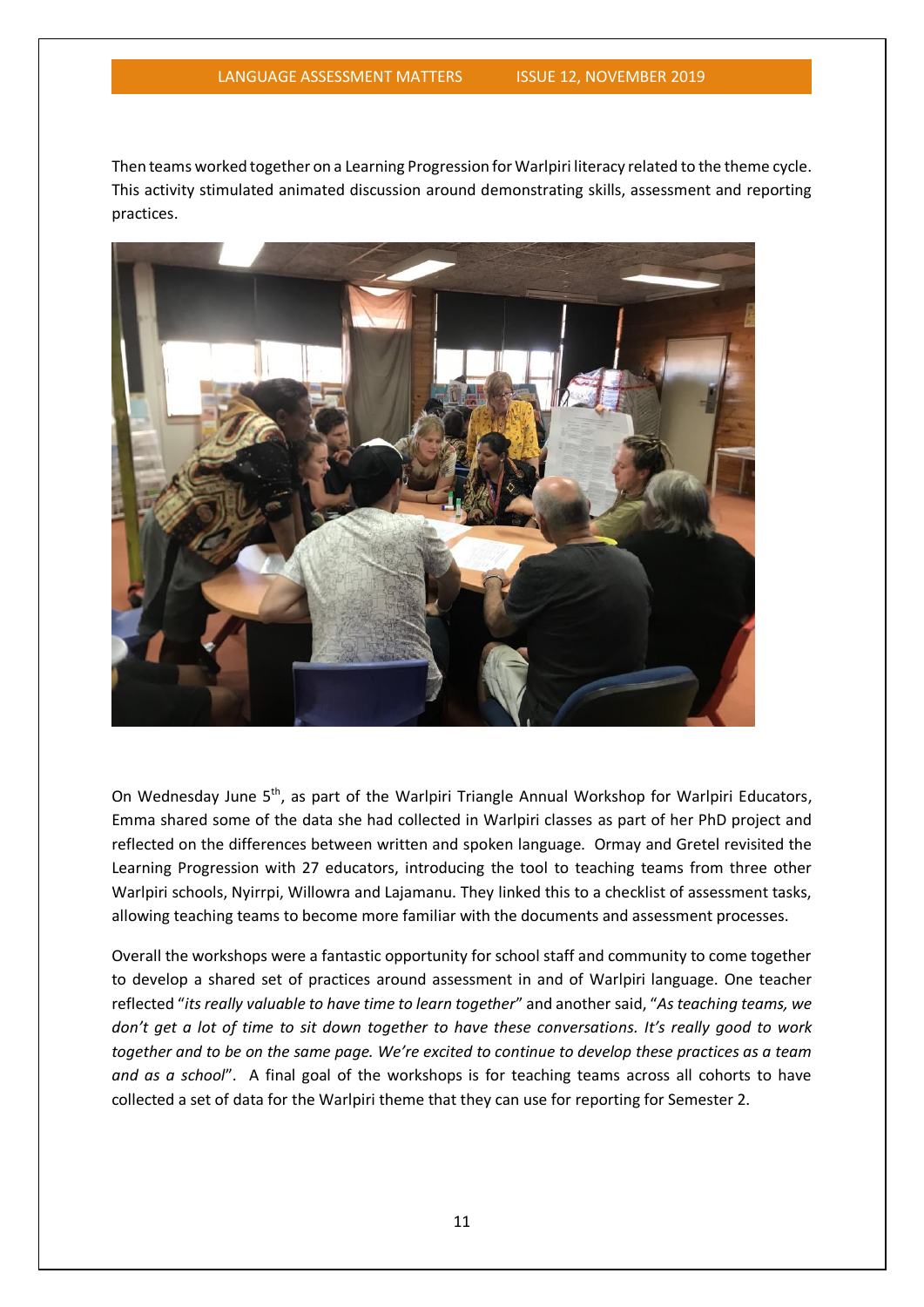#### **ALTAANZ Advocacy: The development of policy briefs**

One of the aims of ALTAANZ is to advocate for best practice in [assessment.](http://www.altaanz.org/) The committee is currently working on briefs for media and policy makers which we hope will promote informed public debate about the use of language assessment. These briefs are intended to provide general information for anyone considering, proposing or using language assessments, or anyone who needs to understand and inform others about language assessment. The briefings are short and non-technical. Their intended relevance is to Australia and New Zealand, but they refer to relevant international issues and resources as appropriate. They include an annotated list of relevant resources for anyone wanting to explore the topic further. Following consultation with the ALTAANZ membership and the broader assessment community, and any subsequent revisions, the briefings will appear on the ALTAANZ website.

**The first brief, 'Citizenship Testing' is now ready for your feedback (see below).** Please contact the ALTAANZ address altaanz@gmail.com or Susy Macqueen [susy.macqueen@anu.edu.au](mailto:susy.macqueen@anu.edu.au) with any feedback.

**We would also welcome input on any other areas in need of advocacy in our region.** Please get in touch if you have ideas about where we should direct our efforts.

### *For feedback: ALTAANZ Brief on Citizenship testing*

#### What is citizenship testing?

'Citizenship testing' refers to **any test that applicants are required to pass in order to become citizens of a country**. There are **three main types** of test, described below.

- 1. **'Knowledge of Society' (KoS) tests**. These tests ask questions about the society, e.g. 'Who maintains peace and order in Australia?'. In these kinds of tests, applicants are expected to know information about the jurisdiction, such as its history, its government and its 'values'. The kind of knowledge tested ranges enormously from valued social principles to nationally-significant historical events. In this kind of test, the emphasis is on knowledge or content, but *it is also a language test* since you usually need to know the national or official language to do the test. The [Australian Citizenship Test](https://immi.homeaffairs.gov.au/citizenship/test-and-interview/overview) is an example of a *knowledge of society* test.
- 2. **'Language proficiency' tests.** These tests measure the language proficiency of applicants in an official or national language. They may be aligned to a set of language proficiency descriptions, such as the [Common European Framework of Reference](https://www.coe.int/en/web/common-european-framework-reference-languages/table-1-cefr-3.3-common-reference-levels-global-scale) (CEFR). If a language proficiency test is used, it is critical that the test is suitable for the purpose of determining whether someone has the type or level of language for coping with the language demands of being a citizen (and not, for example, for the purposes of entering university or practising in a profession).
- 3. **Immigration interviews.** Immigration interviews may be used to assess whether the language ability of the applicant is adequate for citizenship. In Australia, which has a KoS test, an interview is used to 'check that you have a basic knowledge of English'.<sup>i</sup> In New Zealand, which does not have a KoS test, a stipulation is that applicants can 'hold a basic conversation in English'. The English of applicants may also be 'checked' at an appointment with an immigration officer.<sup>"</sup> Even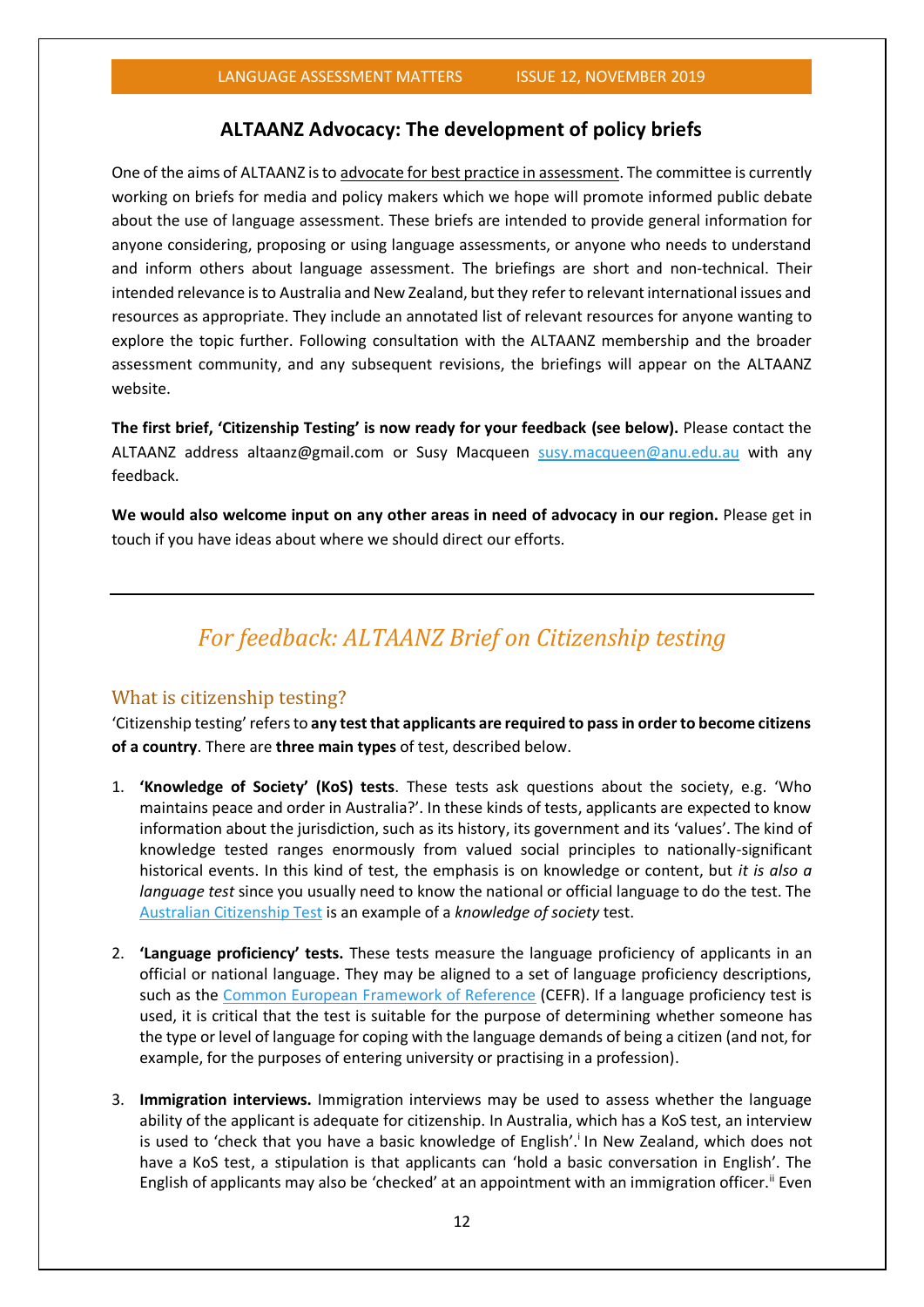though such interviews include a language assessment, they are subjective methods which may vary considerably, for example if one immigration officer happens to speak more quickly than another. As a one-off opportunity to display language ability, the stressful nature of the situation may prevent the applicant from demonstrating their language ability.

These three assessment types are all 'tests' because they are designed to check on some aspect of the applicant's suitability as a citizen, and they can be 'failed' in the sense that the applicant can be considered unsuitable as a result. All types are also language tests, although this is not always officially acknowledged, because they are delivered through a specified language, and not, for example, through images or through translations into the applicants' native languages.

### *Important points about tests for citizenship*

- 1. **Citizenship tests require language ability.** Although 'Knowledge of Society' tests appear to be focused on informational content, doing such a test requires proficiency in the language of test delivery, usually in written form. KoS tests can be delivered in different languages so that language ability does not prevent applicants from demonstrating their knowledge of society. Knowledge about something can generally be tested in any language, but you need to be proficient in the language of the test to demonstrate your knowledge.
- 2. **'Knowledge of Society' tests usually require more than a basic level of language proficiency.** It is a common misunderstanding that KoS tests only assess'basic' language skills. In fact, these kinds of tests typically use sophisticated vocabulary and grammar, and they require a high level of literacy in the language of the test. In the Australian KoS test, the practice questions, e.g. 'Which official symbol of Australia identifies Commonwealth property?', show that applicants must be able to read fairly sophisticated language. This can be unfair, especially for people who do not have a sustained educational background in their first languages or in English.
- 3. **People with low levels of literacy are disadvantaged by language tests.** Most language tests and KoS tests presume the test-taker is, to some extent, literate**.** At the very least, most tests involve the reading of written instructions about timing and format. People without strong literacy skills will generally find tests difficult unless the test assessesthrough oral/sign language. Even listening tests often require people to respond through reading and writing on an answer sheet. If someone understands what they hear very well, but they can't read the questions, they will be unable to demonstrate their understanding, even if they know the answer. It is important to understand that many people are not literate in their first language. Lack of first language literacy makes learning to write in a second language a difficult and long-term endeavour.
- 4. **People who are not used to doing tests are disadvantaged by language tests.** Tests are stressful because they are timed and usually no assistance is allowed (other people, dictionaries, the internet, etc.). Most tests also rely heavily on literacy practices which are common in classrooms. This further disadvantages people who have had limited, interrupted, or no access to formal education. In addition, some age groups and some cultural groups simply do more tests than others. These groups are therefore likely to find the testing process more comfortable and familiar. It is important that clear and accessible test information and materials are provided for preparation purposes.
- 5. **Citizenship tests are more difficult to pass for some nationalities**. Learning a second language is a complex task. It is affected by things such as the difference between your first and second languages, your ability to access classes and instructional materials and the amount of the second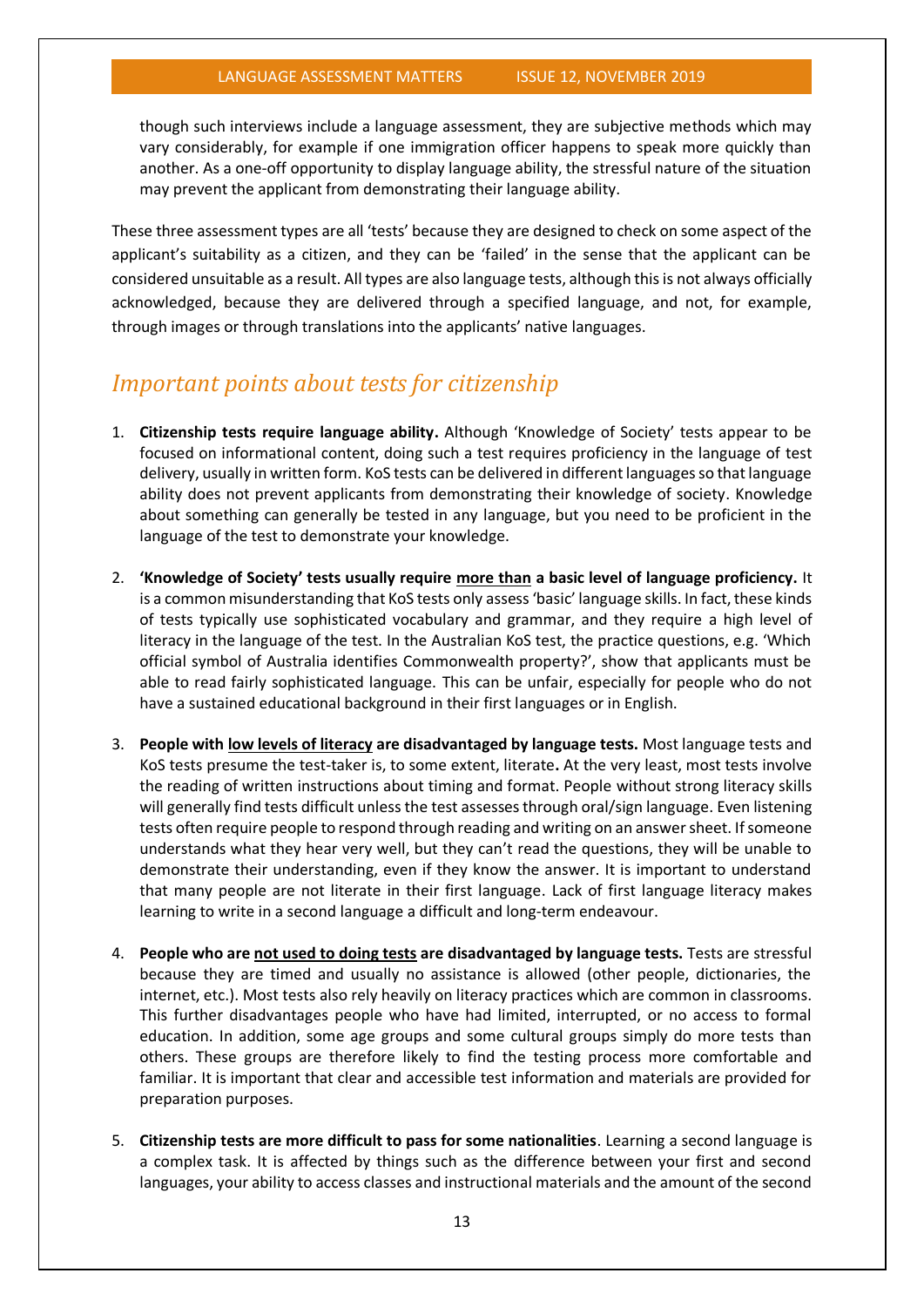language used by people in your family, social and work environments. Citizenship tests often have a high literacy content. Learning to read and write in a second language is harder for some people who are not literate in their first language, have limited schooling or have limited exposure to the second language in written form. The difficulties are compounded if the second language uses a different script. Pass rates show that some nationalities find KoS tests harder than others.<sup>iii</sup> Some groups, such as refugees and their families, also have higher failure rates. <sup>iv</sup> Some nationalities tend to have to take the Australian KoS test more often than others in order to pass it.v

- 6. **Tests are not a necessary part of the citizenship process. Educational pathways may offer a more equitable and effective means of promoting participation and integration.** Although citizenship testing is becoming more common in countries which are popular migration destinations, it is not the only method, or best practice in language policy and citizenship policy. There are other ways to ensure that prospective citizens can speak or write the language of the jurisdiction. Language learning programs that are sensitive to the range of linguistic, educational and literacy backgrounds of immigrants, are a more integrative means of developing new language skills. In the Australian context, the *Adult Multicultural Education Services* has provided English language lessons for settlement in Australia since 1951. This [Adult Migrant English Program](https://www.ames.net.au/students/about-amep) is 510 hours of free English lessons with supports such as free childcare available to enable people to attend the lessons. If the policy aim is to encourage social integration, a program of language learning targeted at the appropriate proficiency level is a better integrational mechanism than a one-off test.<sup>vi</sup> This is because language programs can be planned around the migrant's language needs and goals.<sup>vii</sup>
- 7. **There is no evidence to suggest that language tests ensure better social cohesion or more participatory citizenship**. Citizenship encompasses all aspects of life. Things citizens might do include filling out tax forms, chatting to neighbours, voting, serving on a jury, attending community events and working. Arguments for citizenship testing usually focus on how language proficiency in the national/official language ensures social cohesion. But establishing what level of proficiency in a single language is necessary for 'social cohesion' or 'integration' is not possible since social cohesion (and social isolation) occurs in both monolingual and multilingual communities. Although some jurisdictions set specific language proficiency levels for citizenship (often based on the levels of the [Common European Framework of Reference\)](https://www.coe.int/en/web/common-european-framework-reference-languages/table-1-cefr-3.3-common-reference-levels-global-scale), there is no agreed or evidence-based level of language ability which assures that an applicant can function as a citizen. The levels used in different jurisdictions vary widely.<sup>viii</sup>

### *Sources of information about citizenship testing* General information about citizenship testing and language testing

Association of Language Testers in Europe (ALTE) (2016). Language tests for access, integration and citizenship: An outline for policy makers. Available from:

#### <https://www.alte.org/resources/Documents/LAMI%20Booklet%20EN.pdf>

*'The aim of this booklet is to support policy makers by enabling them to make informed decisions in the area of language policy and language testing policy. The booklet presents an overview of key issues, concepts and processes in language testing and the related fields of language learning and language competence, with particular reference to the context of migration*.' (p. 7)

International Language Testing Association. (2007). *[Guidelines for Practice](https://cdn.ymaws.com/www.iltaonline.com/resource/resmgr/docs/ilta_guidelines.pdf)*.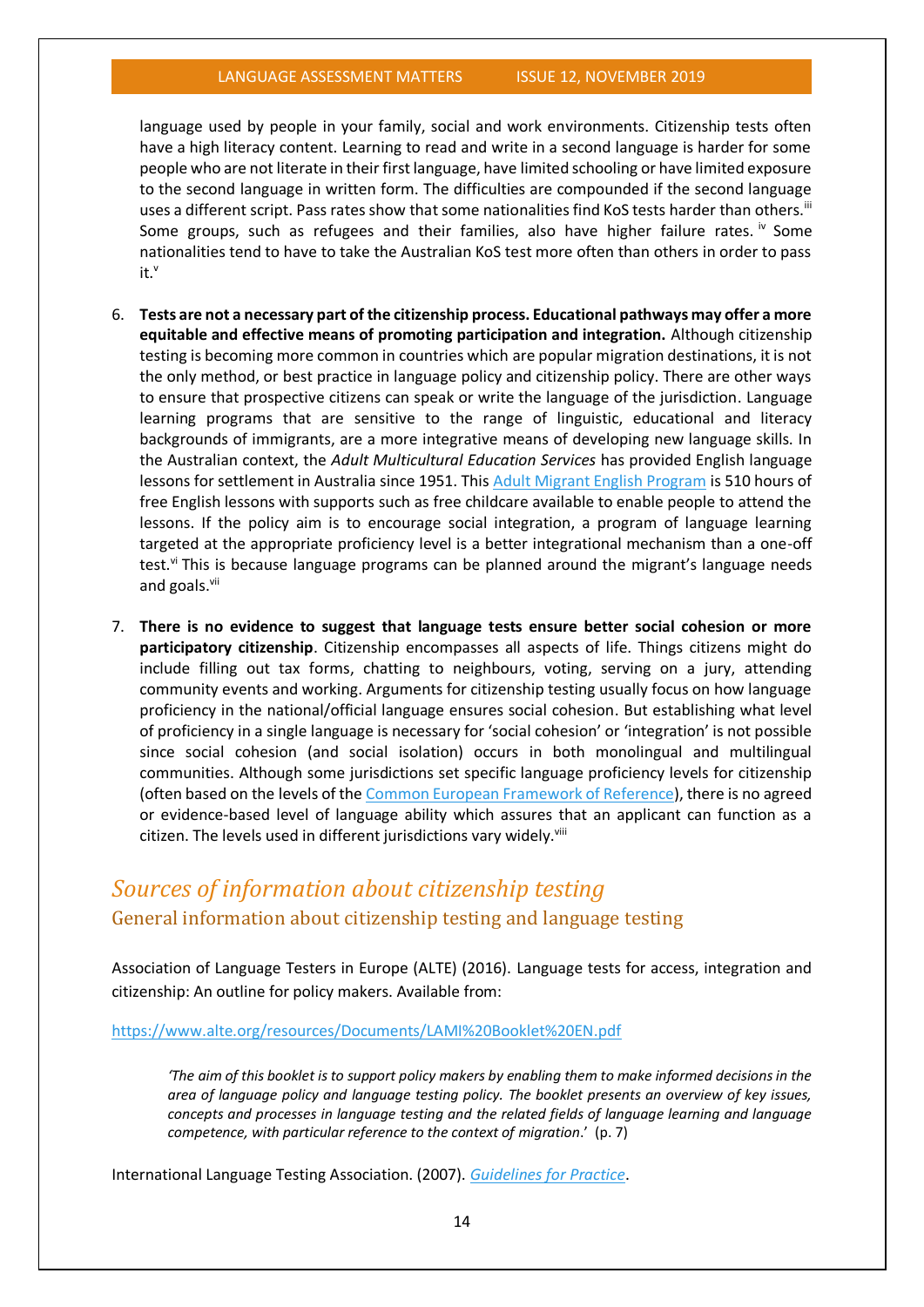*This document, prepared by the key international body in language assessment, lists principles for good practice in language testing, including the appropriate uses of tests and the rights and responsibilities of test-takers.*

European Association for Language Testing and Assessment. (2006). [Guidelines for Good Practice in](http://www.ealta.eu.org/guidelines.htm)  [Language Testing and Assessment.](http://www.ealta.eu.org/guidelines.htm)

*These guidelines for language testing practice are presented as a series of questions which can be asked about the uses of tests.*

Council of Europe. (2018). [Linguistic Integration of Adult Migrants.](https://www.coe.int/en/web/lang-migrants/home)

*A web portal for resources and research for policy making in Europe. Many resources are relevant to other contexts. Amongst other things, the project aims to 'encourage good practice and high quality in the provision of language courses and in assessment of language proficiency'.*

Strik, T. Böcker, A. Luiten, M, & van Oers, R. (2010). *Integration [and Naturalisation Tests: the new way](https://www.ru.nl/law/cmr/research/projects/intec/)  [to European Citizenship](https://www.ru.nl/law/cmr/research/projects/intec/).* Nijmegen: Centre for Migration Law Radboud University.

*'This report presents a comparative study of the policies, practice and data regarding the integration requirements of nine EU Member States' (p. 5).The study found that "Migrants benefitlanguage and integration courses as it improves their language abilities as well as their social contacts, their independence and self-confidence*' (p. 117).

Ryan, K. (2016). [Language assessment and analysis for immigration, citizenship and asylum.](https://www.degruyter.com/viewbooktoc/product/207934) In D. Tsagari & J. Banerjee (Eds.). Handbook of second language assessment. Chapter 19, pp. 309-326

Research and commentary on citizenship testing in the Australian and New Zealand contexts

Knoch, U., McNamara, T. & Elder, C. (2017). [Submission to the Australian Government Department of](https://arts.unimelb.edu.au/__data/assets/pdf_file/0005/2388965/LTRC-submission-to-DIBP-on-citizenship-testing-30-May-2017.pdf)  [Immigration and Border Protection on the discussion paper 'Strengthening the test for the Australian](https://arts.unimelb.edu.au/__data/assets/pdf_file/0005/2388965/LTRC-submission-to-DIBP-on-citizenship-testing-30-May-2017.pdf)  [Citizenship'](https://arts.unimelb.edu.au/__data/assets/pdf_file/0005/2388965/LTRC-submission-to-DIBP-on-citizenship-testing-30-May-2017.pdf).

*A submission prepared by members of the Language Testing Research Centre at the University of Melbourne in response to a 2017 discussion paper in the Australian parliament which proposed that an English proficiency standard be imposed, in addition to the existing KoS test and the immigration interview*.

McNamara, T., & Ryan, K. (2011). [Fairness versus justice in language testing: The place of English](https://www.tandfonline.com/doi/full/10.1080/15434303.2011.565438?casa_token=kju6vx-AcNYAAAAA:Gu8lTl_1Vl-uZDeF3YlvmFAPd4GFrvFO8VKX_TZCxqGVsdO8fFhm1dkpt5lkqRj_JJvbNGGZgYYELpk)  [literacy in the Australian Citizenship Test.](https://www.tandfonline.com/doi/full/10.1080/15434303.2011.565438?casa_token=kju6vx-AcNYAAAAA:Gu8lTl_1Vl-uZDeF3YlvmFAPd4GFrvFO8VKX_TZCxqGVsdO8fFhm1dkpt5lkqRj_JJvbNGGZgYYELpk) *Language Assessment Quarterly*,*8*(2), 161-178.

*This article describes the introduction of the Australian Citizenship Test (p. 169 on). It highlights the fact that a test can be psychometrically sound, but fundamentally unjust. The authors discuss the sophisticated language level of the Australian KoS test (p. 172).* 

McNamara, T. (2009). The spectre of the dictation test: Language testing for immigration and citizenship in Australia. In G. Extra, M. Spotti, & P. Van Avermaet (Eds.), *Language testing, migration and citizenship: Cross-national perspectives on integration regimes.* (pp. 224-241). London: Continuum.